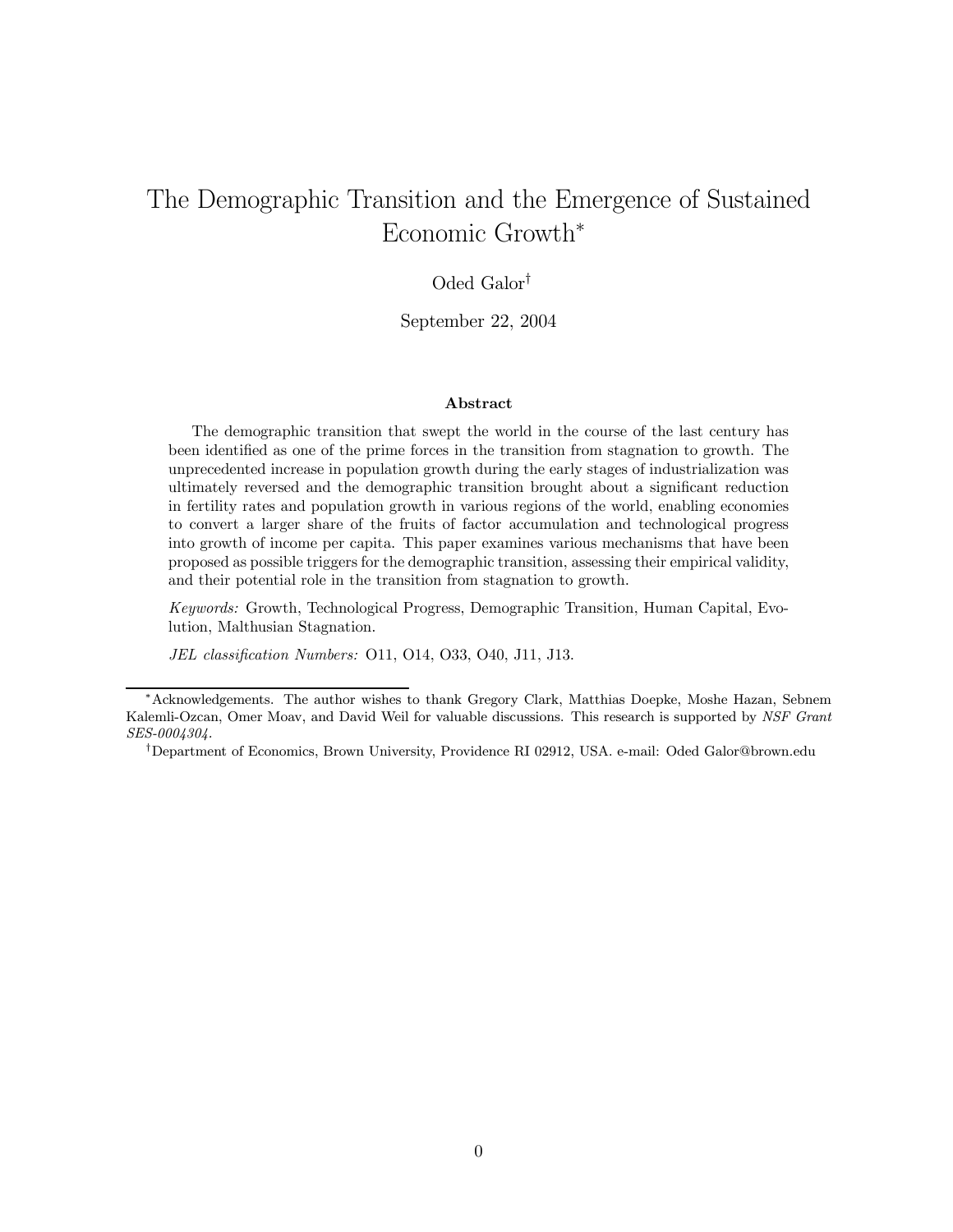## 1 Introduction

The transition from stagnation to growth and the associated phenomenon of the great divergence have been the subject of an intensive research in the growth literature in recent years. The inconsistency of exogenous and endogenous neoclassical growth models with some of the most fundamental features of process of development, induced growth theorists to advance a unified growth theory that captures in a single framework the epoch of Malthusian stagnation, the contemporary era of sustained economic growth, and the fundamental driving forces of the recent transition between these distinct regimes.

The understanding of the contemporary growth process is fragile and incomplete unless growth theory would be based on proper micro-foundations that reflect the qualitative aspects of the growth process and its central driving forces over most of human existence. Moreover, a comprehensive understanding of the hurdles faced by less developed economies in reaching a state of sustained economic growth would be futile unless the factors that prompted the transition of the currently developed economies into a state of sustained economic growth would be identified and their implications modified to account for the differences in the growth structure of less developed economies in an interdependent world.

Unified growth theory, first advanced by Galor and Weil (1999, 2000), suggests that the transition from stagnation to growth is an inevitable by-product of the inherent Malthusian interaction between population and technology, and its ultimate impact on the demand for human capital and thereby on the onset of the demographic transition. Variations in the timing of the transition across countries and regions reflect initial differences in geographical factors and historical accidents and their manifestation in variations in institutional, demographic, and cultural factors, trade patterns, colonial status, and public policy.

The demographic transition that swept the world in the course of the last century has been identified as one of the prime forces in the movement from an epoch of stagnation to a state of sustained economic growth. It brought about a significant reduction in fertility rates and population growth in various regions of the world, enabling economies to convert a larger share of the fruits of factor accumulation and technological progress into growth of income per capita

This paper examines various mechanisms that have been proposed as possible triggers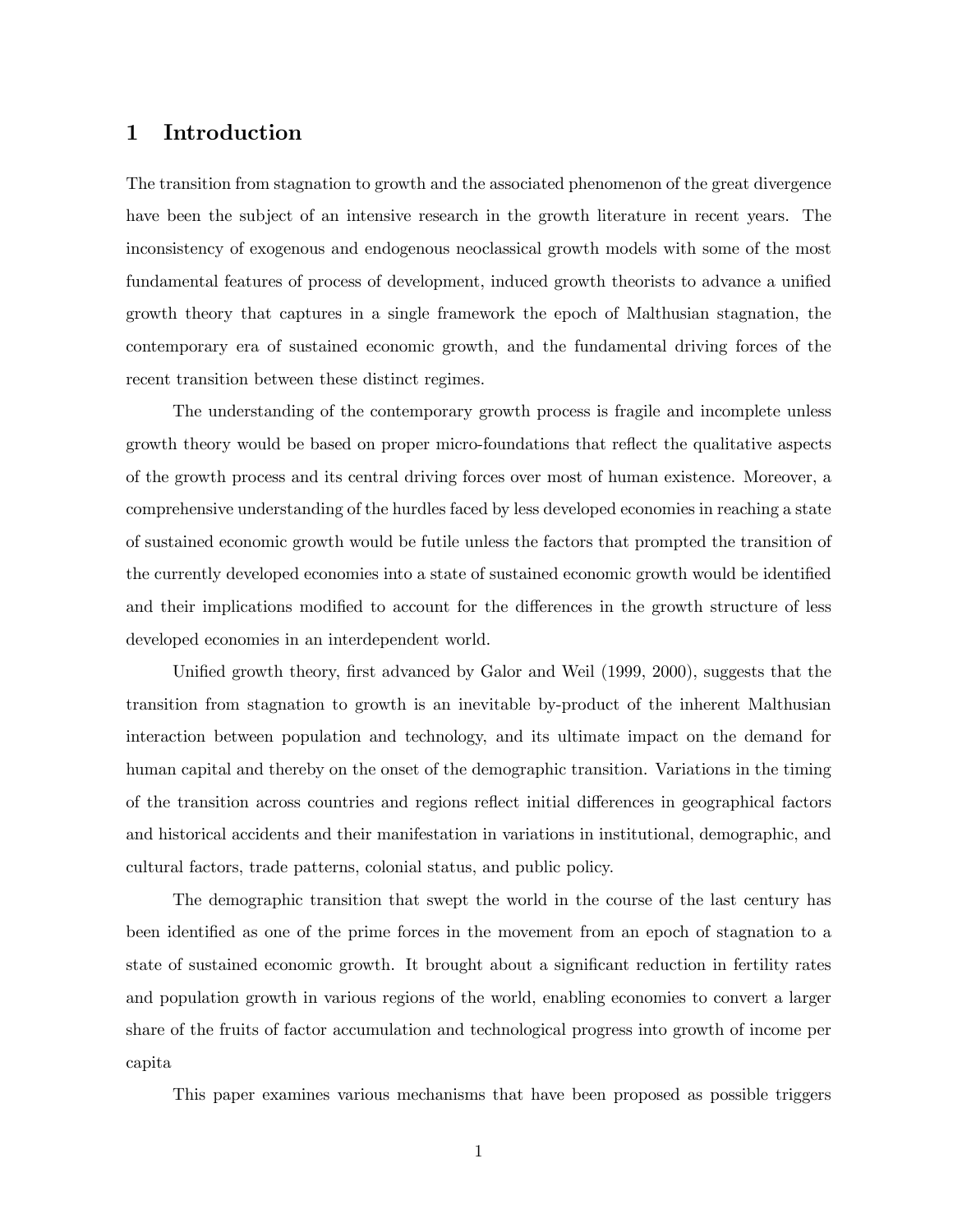for the demographic transition, assessing their empirical validity, and their potential role in the transition from stagnation to growth.

## 2 Historical Evidence

The evolution of economies over most of human history was marked by Malthusian stagnation. Technological progress and population growth were miniscule by modern standards and the average growth rate of income per capita in various regions of the world was even slower due to the offsetting effect of population growth on the expansion of resources per capita. In the past two centuries, in contrast, the pace of technological progress increased significantly in association with the process of industrialization. Various regions of the world economy departed from the Malthusian trap and initially experienced a considerable rise in the growth rates of income per capita and population. Unlike episodes of technological progress in the pre-Industrial Revolution era that failed to generate sustained economic growth, the increasing role of human capital in the production process in the second phase of the Industrial Revolution ultimately prompted a demographic transition, liberating the gains in productivity from the counterbalancing effects of population growth. The decline in population growth and the associated advancement in technological progress and human capital formation paved the way for the emergence of the modern state of sustained economic growth.

The evolution of population growth in the world economy has been non-monotonic. The growth of world population was sluggish during the Malthusian epoch, creeping at an average annual rate of about 0.1% over the years 0-1820 (Maddison (2003)). The Western European take-off along with that of the Western Offshoots (i.e., United States, Canada, Australia and New Zealand) brought about a sharp increase in population growth in these regions and consequently in the world as a whole. The annual average rate of population growth in the world increased gradually reaching 0.8% in the years 1870-1913. The delayed take-off of less developed regions and the significant increase in their income per capita generated a further gradual increase in the rate of population growth in the world, despite the decline in population growth in Western Europe and the Western Offshoots, reaching a high level of 1.92% per year in the period 1950- 1973. Ultimately, however, the onset of the demographic transition in less developed economies in the second half of the 20th century, reduced population growth to an average rate of about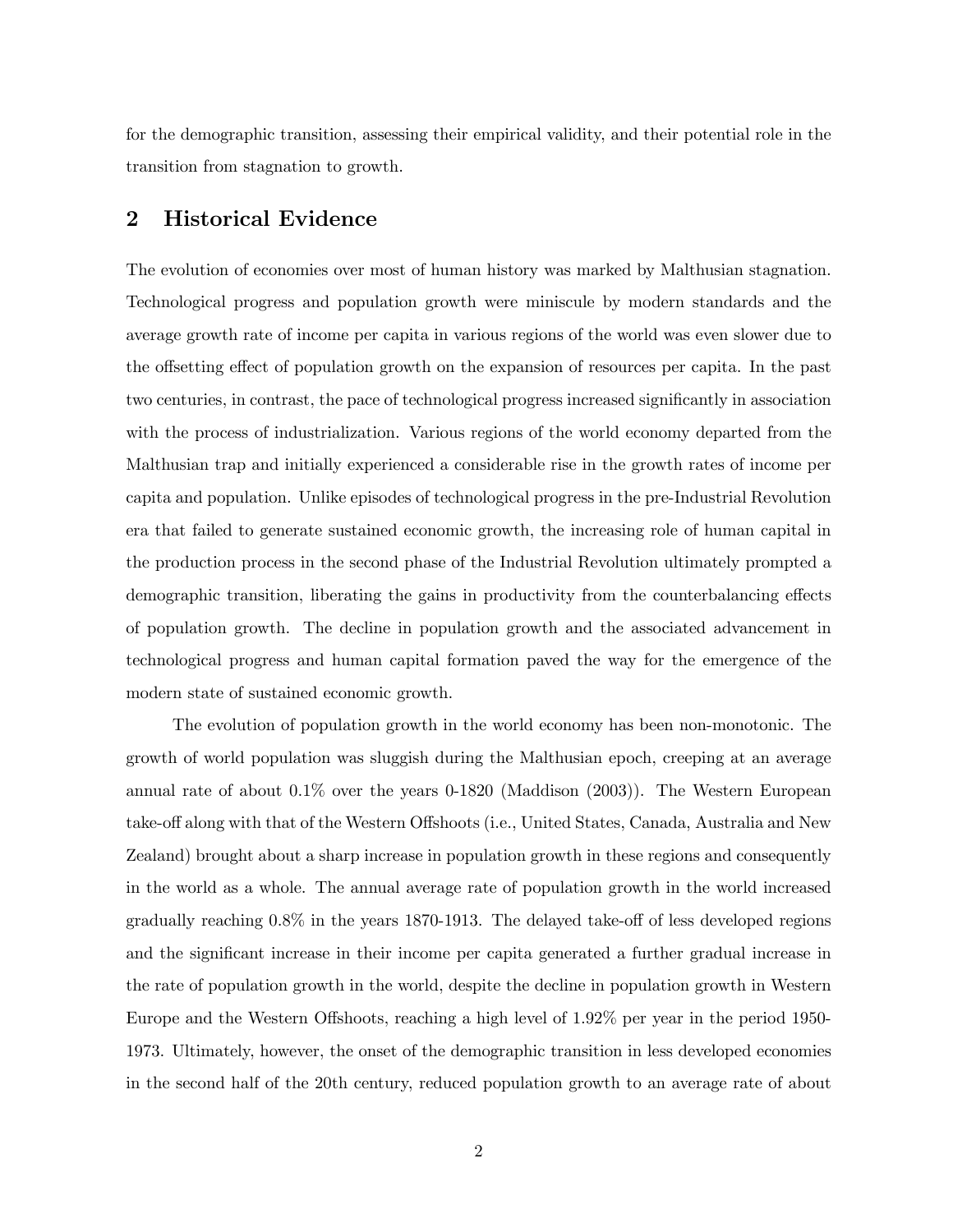1.63% per year in the 1973-1998 period.

The timing of the demographic transition differed significantly across regions. The reduction in population growth occurred in Western Europe, the Western Offshoots, and Eastern Europe towards the end of the 19th century and in the beginning of the 20th century, whereas Latin America and Asia experienced a decline in the rate of population growth only in the last decades of the 20th century. Africa's population growth, in contrast, has been rising steadily, although this pattern is likely to reverse in the near future due to the decline in total fertility rate in this region since the 1980s.

The demographic transition in Western Europe occurred towards the turn of the 19th century. A sharp reduction in fertility took place simultaneously in several countries in the 1870s, and resulted in a more than a 30% decline in fertility rates within a 50 year period. As depicted in Figure 1, over the period 1875-1920, Crude Birth Rates declined by 44\% in England, 37% in Germany, 32% in Sweden and Finland, and 26% in France, (where the decline in fertility started already in the second half of the 18th century).<sup>1</sup>



Figure 1. The Decline in Fertility and Mortality in Western Europe: Source: Andorka (1978)

The mortality decline preceded the decline in fertility rates in a large number of countries in the world, with the notable exceptions of France and the United States. The decline in mortality rates preceded the decline in fertility rates in Western European countries and it

<sup>&</sup>lt;sup>1</sup>Coale and Treadway (1986) find that a 10% decline in fertility rates was completed in 59% of all European countries in the time period 1890-1920.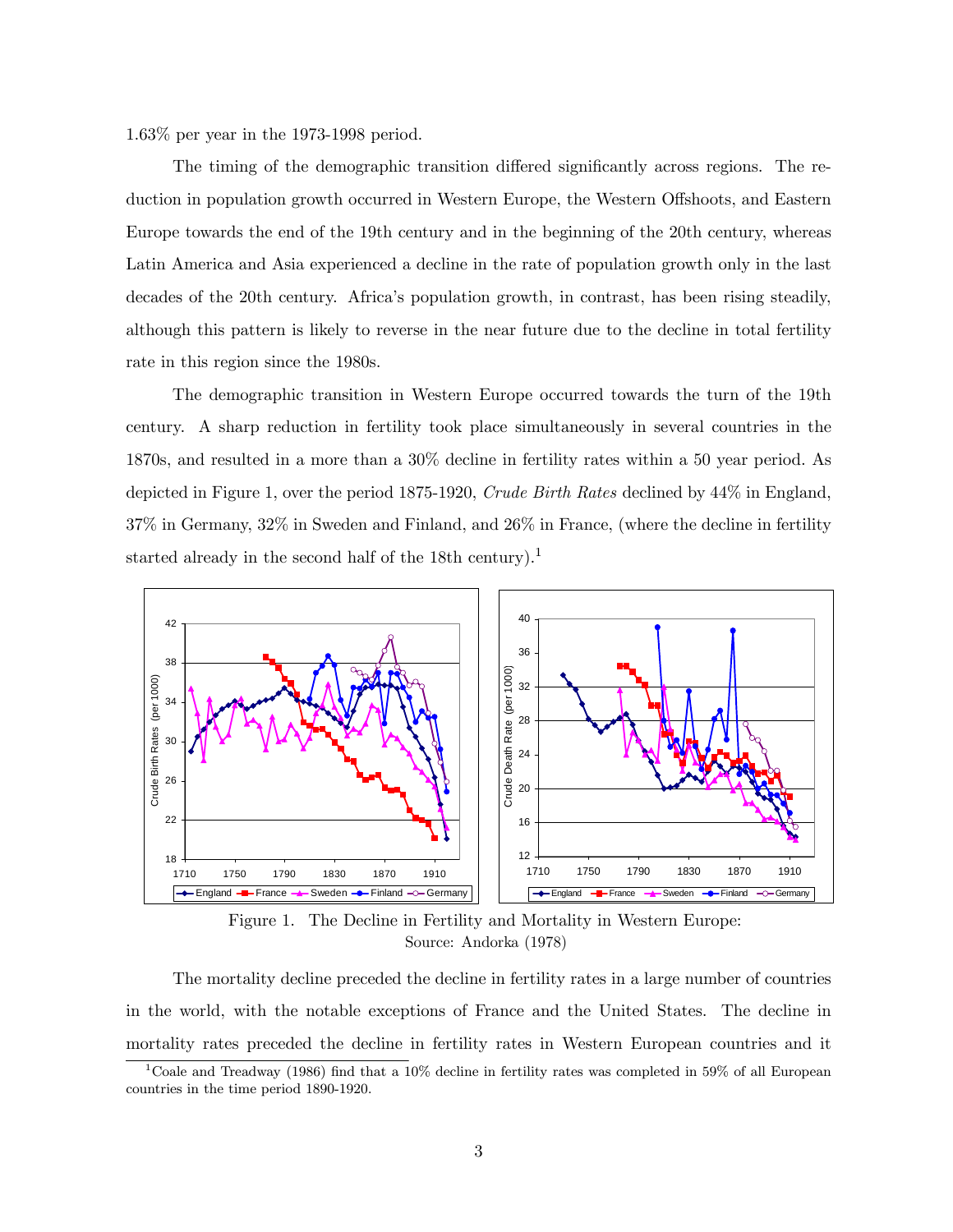began in England nearly 140 years prior to the decline in fertility and in Sweden and Finland approximately 100 years prior to the decline in fertility. The decline in fertility during the demographic transition outpaced the decline in mortality rates and brought about a decline in the number of children who survived to their reproduction age (e.g., Kuzynski (1969)).

A similar sequence of events characterizes the pattern of mortality and fertility decline in less developed regions. Total Fertility Rate over the period 1960-1999 plummeted from 6 to 2.7 in Latin America and from 6.14 to 3.14 in Asia. Even in Africa the Total Fertility Rate declined moderately from 6.55 in 1960 to 5.0 in 1999. Moreover, a sharp decline in infant mortality rates corresponded to the decline in fertility rates in many of the countries in these regions.

## 3 Assessment of Theories of the Demographic Transition

Theories of the demographic transition attempt to capture the determinants of the significant reduction in fertility rates and population growth that characterized the world in the past century, enabling economies to convert an increasing share of the benefits of factor accumulation and technological progress into growth of output per capita via a reduction of the dilution of the stock of capital and land, enhancement of investment in the human capital, and changes in the age distribution of the population, temporarily increasing the size of the labor force relative to the population as a whole.

### 3.1 The Decline in Infant and Child Mortality

The decline in infant and child mortality rates that preceded the decline in fertility rates in many countries, with the notable exceptions of France and the US, has been demographers' favorite explanation for the onset of the decline in fertility in the course of the demographic transition. Nevertheless, it appears that this viewpoint is inconsistent with historical evidence. While it is highly plausible that mortality rates were among the factors that affected the level of total fertility rates along human history, historical evidence does not lend credence to the argument that the decline in mortality rates accounts for the reversal of the positive historical trend between income and fertility.

As demonstrated in Figure 1, the mortality decline in Western Europe started nearly a century prior to the decline in fertility and was associated initially with increasing fertility rates in some countries and non-decreasing fertility rates in other countries. In particular, as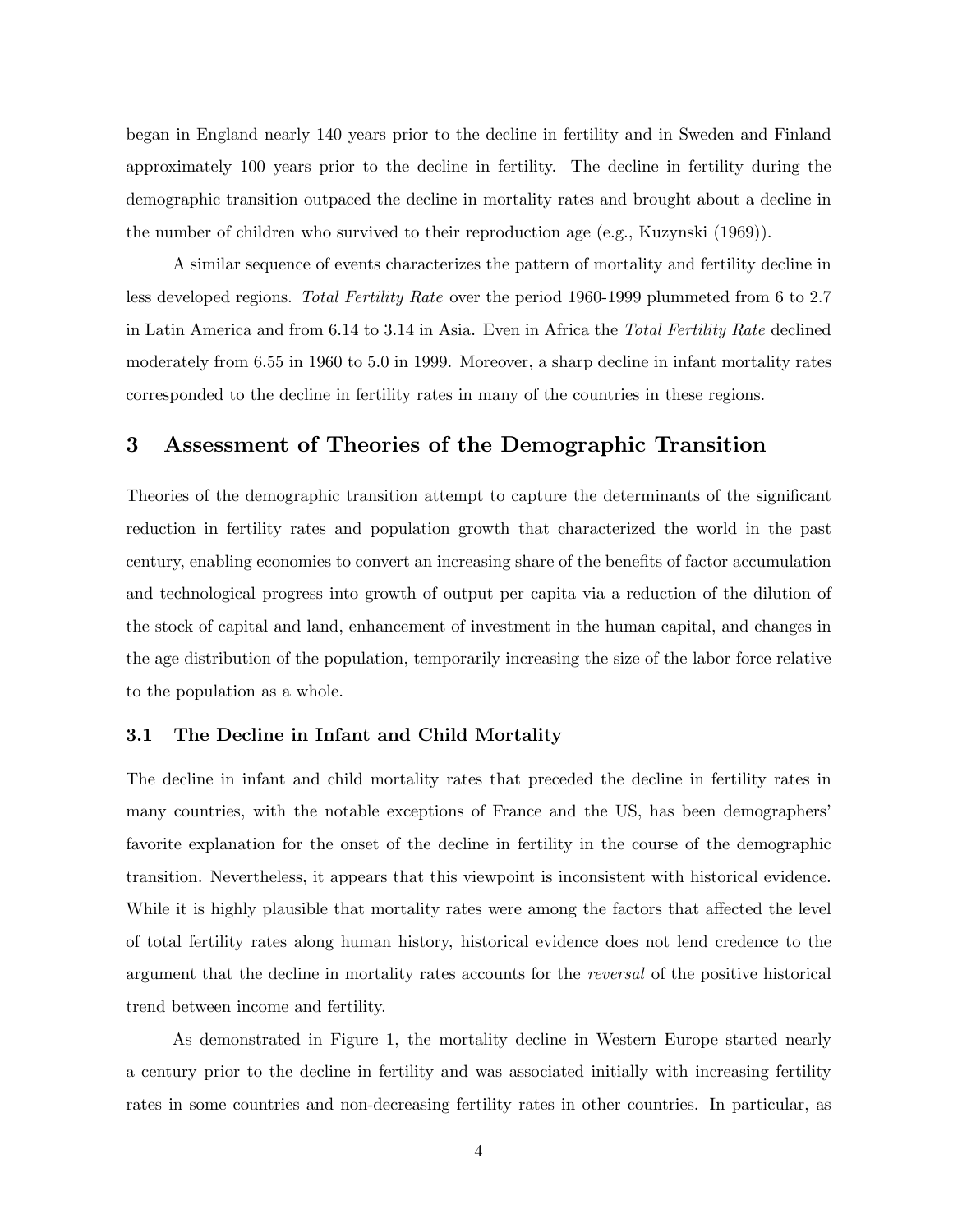demonstrated in Figure 2, the decline in mortality started in England in the 1730s and was accompanied by a steady increase in fertility rates until 1820. The significant rise in income per capita in the Post-Malthusian Regime increased the desirable number of surviving offspring and thus, despite the decline in mortality rates, fertility increased significantly so as to reach this higher desirable level of surviving offspring. The decline in fertility during the demographic transition occurred in a period in which this pattern of increased income per capita (and its potential positive effect on fertility) was intensified, while the pattern of declining mortality (and its adverse effect on fertility) maintained the trend that existed in the 140 years that preceded the demographic transition. Thus in the absence of the intervention of a third factor fertility would have risen further.<sup>2</sup> The reversal in the fertility patterns in England as well as other Western European countries in the 1870s suggests therefore that the demographic transition was prompted by a different universal force than the decline in infant and child mortality.<sup>3</sup>





Furthermore, most relevant from an economic point of view is the cause of the reduction in net fertility (i.e. the number of children reaching adulthood). The decline in the number

<sup>&</sup>lt;sup>2</sup>One could argue that the decline in mortality was not internalized into the decision of households who had difficulties separating a temporary decline from a permanent one. This argument is highly implausible given the fact that mortality declined monotonically for nearly 140 years prior to the demographic transition. It is inconceivable that six generations of household did not update information about mortality rates in their immediate surrounding, while keeping the collective memories about mortality rates two centuries earlier.

<sup>3</sup>A quantitative analysis by Doepke (2005) supports the viewpoint that a decline in infant mortality rates was not the trigger for the decline in net fertility during the demographic transition. based on data from England in the time period 1861—1951. Similarly the insignificance of the mortality decline in the decline in fertility during the demographic transition is established in the quantitative analysis of Fernandez-Vilaverde (2004).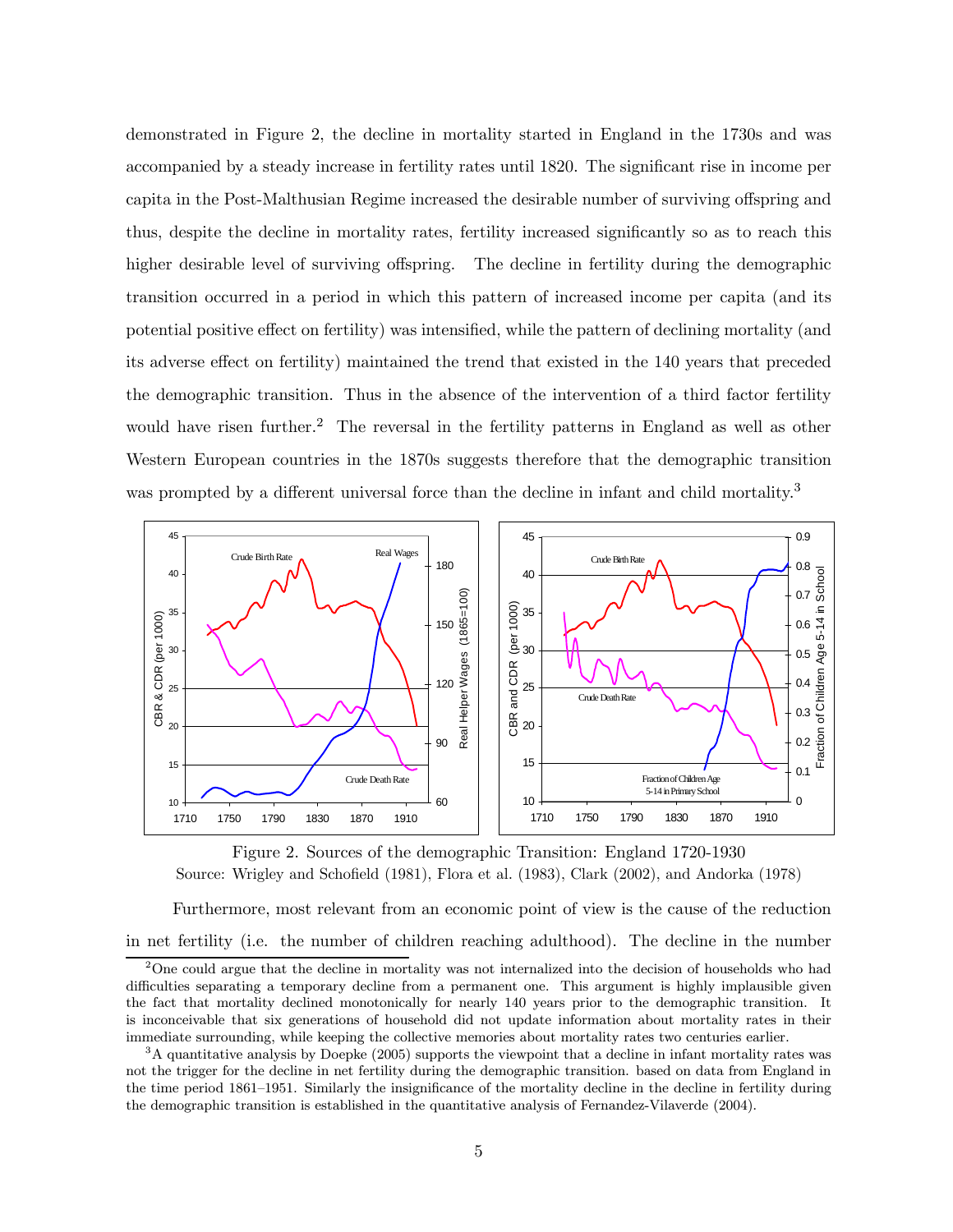of surviving offspring that was observed during the demographic transition is unlikely to follow from mortality decline. Mortality decline would have led to a reduction in the number of surviving offspring if the following set implausible of conditions would be met:<sup>4</sup> (i) There exists a significant precautionary demand for children, i.e., individuals are significantly risk averse with respect to their expected number of surviving offspring and they hold a buffer stock of children in a high mortality environment. (Highly improbable from an evolutionary perspective). (ii) Risk aversion with respect to consumption is smaller than risk aversion with respect to fertility. (Evolutionary theory would suggest the opposite). (iii) Sequential fertility (i.e., replacement of non-surviving children) is modest.<sup>5</sup> (iv) Parental resources saved from the reduction in the number of children that do not survive to adulthood do not lead to a rise in fertility.<sup>6</sup>

### 3.2 The Rise in the Level of Income Per Capita

The rise in income per capita prior to the demographic transition has led some researchers to argue that the demographic transition was triggered by the rise in income per capita and its asymmetric effects on households income and on the opportunity cost of raising children. Becker (1981) advances the argument that the decline in fertility in the course of the demographic transition is a by-product of the rise in income per capita that preceded the demographic transition. He argues that the rise in income induced a fertility decline because the positive income effect on fertility that was generated by the rise in wages was dominated by the negative substitution effect that was brought about by the rising opportunity cost of children. Similarly, he argues that the income elasticity with respect to child quality is greater than that with respect to child quantity, and hence a rise in income led to a decline in fertility along with a rise in the investment in each child.

This theory, however, is counter-factual.<sup>7</sup> It suggests that the timing of the demographic

<sup>&</sup>lt;sup>4</sup>Kalemli-Ozcan (2002) generates a reduction in net fertility in reaction to a decline in mortality assuming (implicitly) that all these implausible conditions are satisfied. Eckstein et al. (1999) argue, based on conditions (iii) and (iv) as well as specific interactions between mortality, wages, and the return to human capital, that mortality decline played a role in the demographic transition in Sweden.

 $5D$ oepke (2005) shows that regardless of the degree of risk aversion, the feasibility of sequential fertility is sufficient to preclude the decline in net fertility in reaction to a decline in mortality.

 ${}^{6}$ An additional force that operates against the decline in the number of surviving offspring is the physiological constraint on the feasible number of birth per woman. If this constraint is binding for some households in a high mortality regime, a reduction in mortality would operate towards an increase the number of surviving offspring.

<sup>7</sup>For instance, a quantitative analysis of the demographic transition in England, conducted by Fernandez-Vilaverde (2004), demonstrates that in contrast to Becker's theory, a rise in income would have resulted in an increase in fertility rates, rather than in the observed decline in fertility.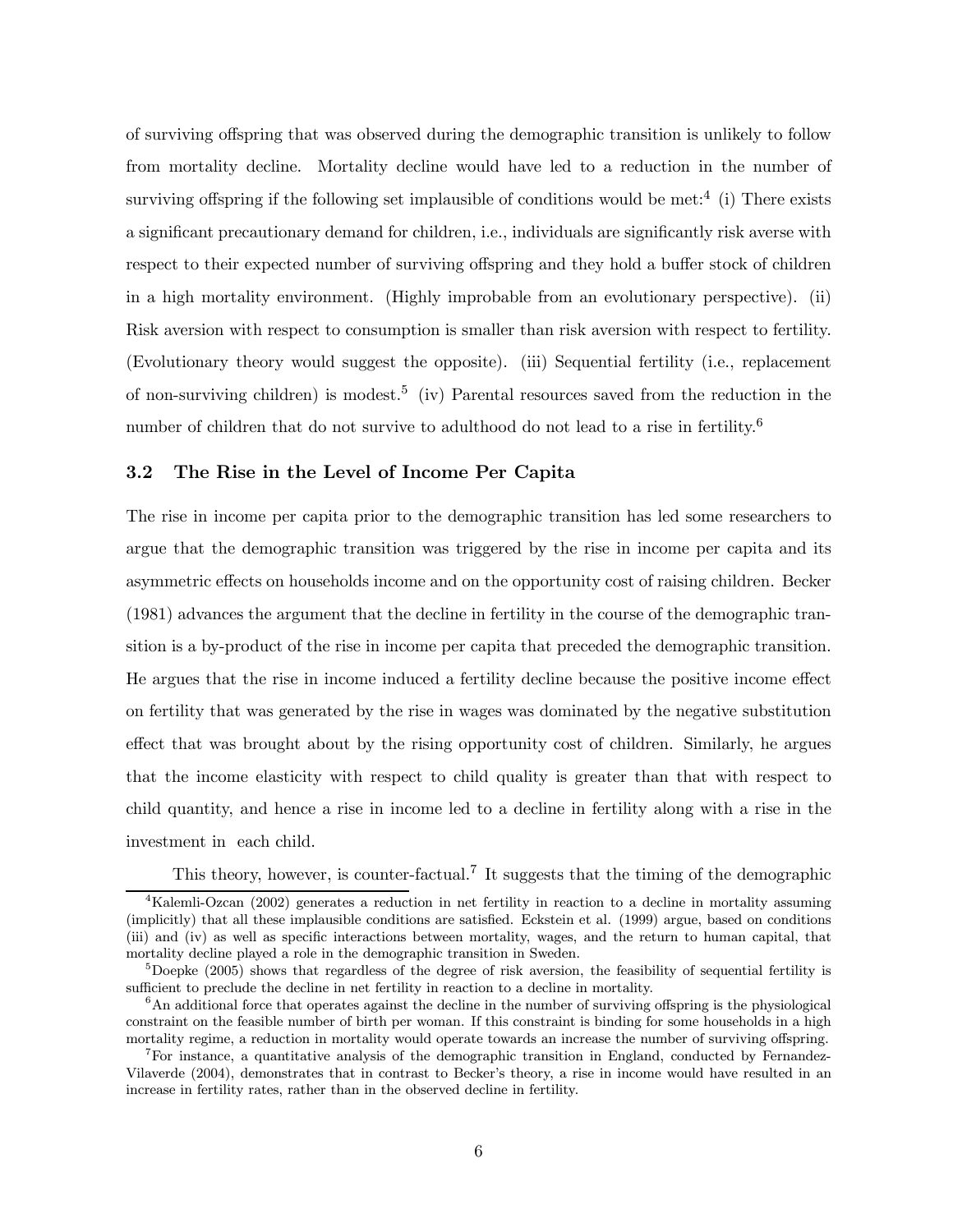transition across countries in similar stages of development would reflect differences in income per capita. However, remarkably, as depicted in Figure 1, the decline in fertility occurred in the same decade across Western European countries that differed significantly in their income per capita. In 1870, on the eve of the demographic transition, England was the richest country in the world, with a GDP per capita of \$3191. In contrast, Germany that experienced the decline in fertility in the same years as England, had in 1870 a GDP per capita of only \$1821 (i.e., 57% of that of England). Sweden's GDP per capita of \$1664 in 1870 was 48% of that of England, and Finland's GDP per capita of \$1140 in 1870 was only 36% of that of England, but their demographic transitions occurred in the same decade as well.<sup>8</sup> The simultaneity of the demographic transition across Western European countries that differed significantly in their income per capita suggests that the high level of income that was reached by Western Europeans countries in the Post-Malthusian regime had a very limited role in the demographic transition.<sup>9</sup>

Interestingly, and consistent with Galor and Weil (2000) and Galor and Moav (2002), that underlined the critical role of the acceleration in technological progress and its effect on the demand for human capital in the demographic transition, despite the large differences in the levels of income per capita across European countries that experiences the demographic transition in the same time period, the growth rates of income per capita of these European countries were rather similar during their demographic transition, ranging from 1.9% per year over the period 1870-1913 in the UK, 2.12% in Norway, 2.17% in Sweden, to 2.87% in Germany.

#### 3.3 The Rise in the Demand for Human Capital

#### 3.3.1 The Main Mechanism

The gradual rise in the demand for human capital in the second phase of the Industrial Revolution (and in the process of industrialization of less developed economies) and its close association with the timing of the demographic transitions, has led researchers to argue that the increasing role of human capital in the production process induced households to increase investment in the human capital of their offspring, ultimately leading to the onset of the demographic transition.

Galor and Weil (1999, 2000), argue that the acceleration in the rate of technological

<sup>8</sup>Source: Maddison (2001). GDP per capita is measured in 1990 international dollars.

<sup>9</sup>Furthermore, cross-section evidence within countries suggest that the elasticity of the number of surviving offspring with respect to wage income was positive prior to the demographic transition (e.g., Clark (2003)), in contrast to Becker's argument that would require a hump-shaped relationship.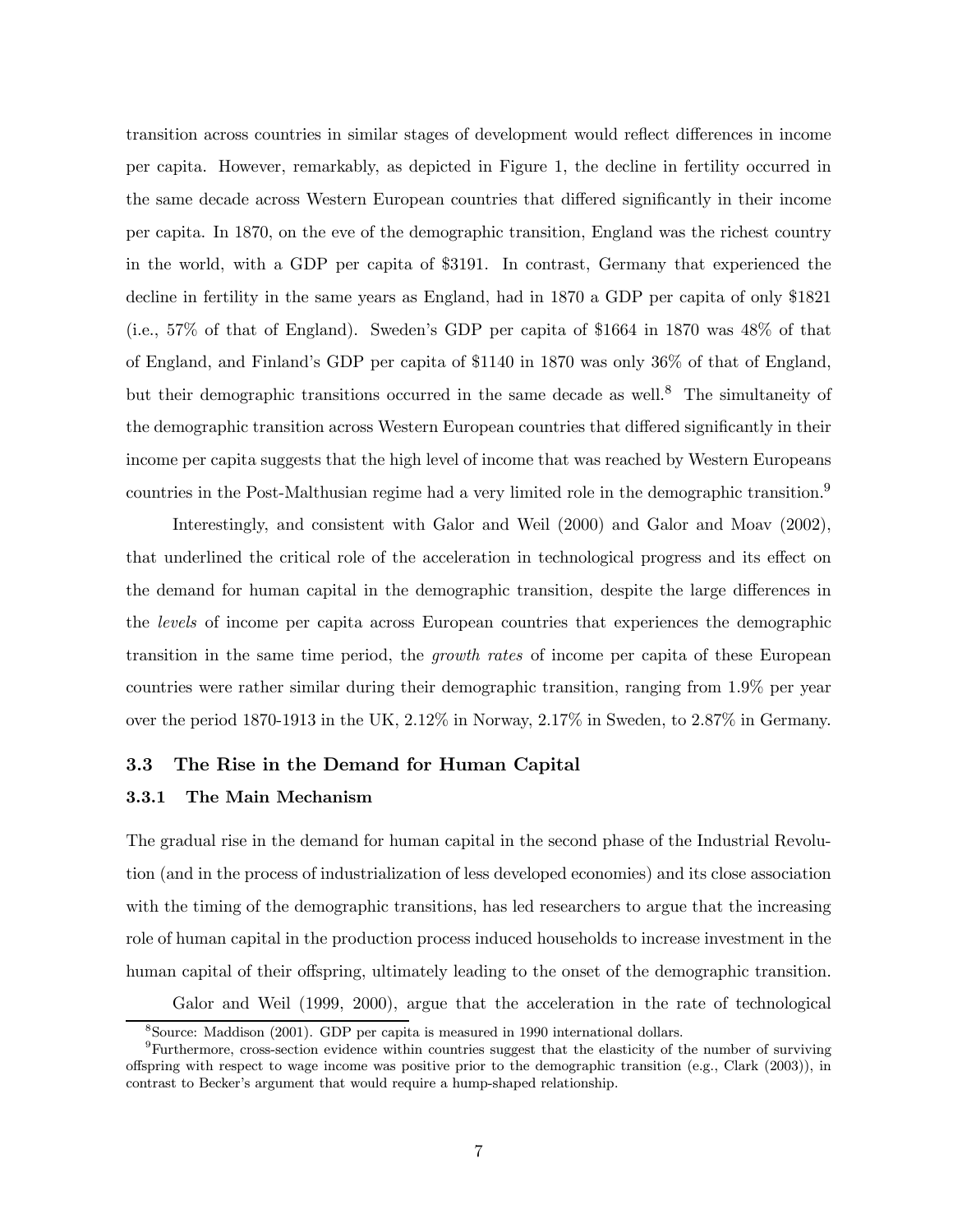progress gradually increased the demand for human capital in the second phase of the Industrial Revolution, inducing parents to invest in the human capital of their offspring. The increase in the rate of technological progress and the associated increase in the demand for human capital brought about two effects on population growth. On the one hand, improved technology eased households' budget constraints and provided more resources for the quality as well as the quantity of children. On the other hand, it induced a reallocation of these increased resources toward child quality. In the early stages of the transition from the Malthusian regime, the effect of technological progress on parental income dominated, and the population growth rate as well as the average quality increased. Ultimately, further increases in the rate of technological progress that were stimulated by human capital accumulation induced a reduction in fertility rates, generating a demographic transition in which the rate of population growth declined along with an increase in the average level of education. Thus, consistent with historical evidence, the theory suggests that prior to the demographic transition, population growth increased along with investment in human capital, whereas the demographic transition brought about a decline in population growth along with a further increase in human capital formation.<sup>10</sup>

Galor and Weil's theory suggests that a universal rise in the demand for human capital in the second phase of the Industrial Revolution and the simultaneous increase in educational attainment across Western European countries generated the observed simultaneous onset of the demographic transition across Western European countries that differed significantly in their levels of income per capita. In particular, as depicted in Figure 2, the demographic transition in England was associated with a significant increase in the investment in child quality as reflected by years of schooling.

Evidence about the evolution of the return to human capital over this period are scarce and controversial. They do not indicate that the skill premium increased markedly in Europe over the course of the 19th century (e.g., Clark 2003). One can argue that the lack of clear evidence about the increase in the return to human capital over this period is an indication for the absence of a significant increase in the demand for human capital. This partial equilibrium argument, however, is flawed. The return to human capital is an equilibrium price that is

<sup>&</sup>lt;sup>10</sup>Quantitative evidence provided by Greenwood and Seshadri (2002) is supportive of the role of the rise in the demand for skilled labor (via technological progress in an industrial, skilled-intensive, sector that is faster than that in an unskilled-intensive, agricultural sector) in the demographic transition in the US.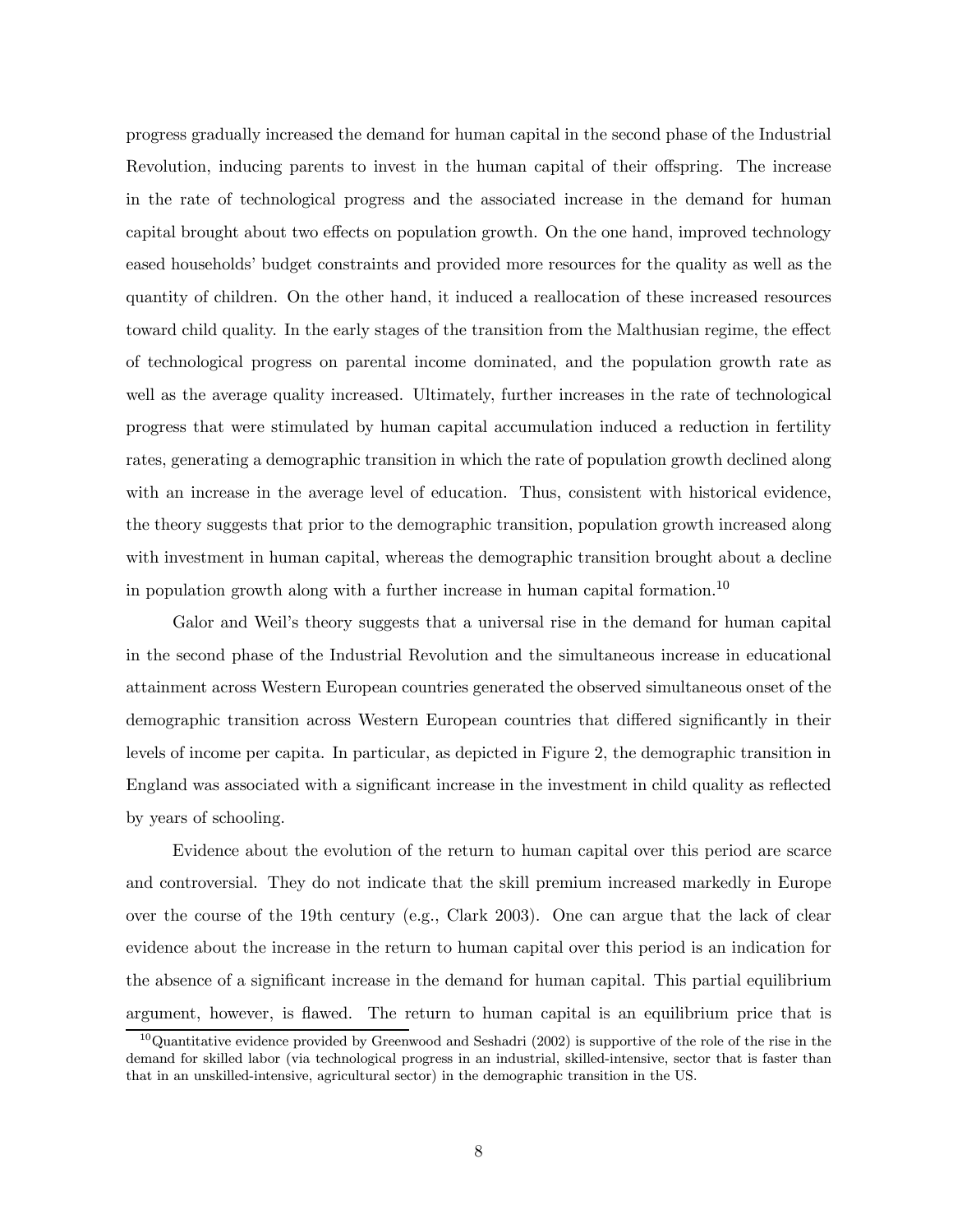affected both by the demand and the supply of human capital. Technological progress in the second phase of the Industrial Revolution brought about an increase in the demand for human capital, and indeed, in the absence of a supply response, one would have expected an increase in the return to human capital. However, the significant increase in schooling that took place in the 19th century, and in particular the introduction of public education that lowered the cost of education, generated a significant increase in the supply of educated workers. Some of this supply response was a direct reaction of the increase in the demand for human capital, and thus may only operate to partially offset the increase in the return to human capital. However, the removal of the adverse effect of credit constraints on the acquisition of human capital (e.g., Galor and Zeira 1993), as reflected by the introduction of public education, generated an additional force that increased the supply of educated labor and operated towards a reduction in the return to human capital.<sup>11</sup>

#### 3.3.2 Reinforcing Mechanisms

The Decline in Child Labor. The effect of the rise in the demand for human capital on the reduction in the desirable number of surviving offspring was magnified via its adverse effect on child labor. It gradually increased the wage differential between parental labor and child labor inducing parents to reduce the number of their children and to further invest in their quality (Hazan and Berdugo 2002). Moreover, the rise in the importance of human capital in the production process induced industrialists to support education reforms (Galor and Moav 2003, 2004) and thus laws that abolish child labor (Doepke and Zilibotti 2003), triggering a reduction in child labor and thus in fertility.<sup>12</sup>

The Rise in Life Expectancy. The impact of the increase in the demand for human capital on the decline in the desirable number of surviving offspring may have been reinforced by the rise in life expectancy. The decline in mortality rates in developed countries since the 18th century and the recent decline in mortality rates in less developed countries corresponded to

<sup>&</sup>lt;sup>11</sup>This argument is supported indirectly by contemporary evidence about a higher rate of returns to human capital in less developed economies than in developed economies (Psacharopoulos and Patrinos 2002). The greater prevalence of credit markets imperfections and other barriers for the acquisition of skills in less developed economies generated only a partial supply response to industrial demand for human capital, contributing to this differential in the skill premium. The effect of inequality in the presence of credit constraints in discussed in Dahan and Tsiddon (1988).

 $12$ Doepke (2004) provides quantitative evidence that suggests that indeed, child labor law played an important role in the demographic transition.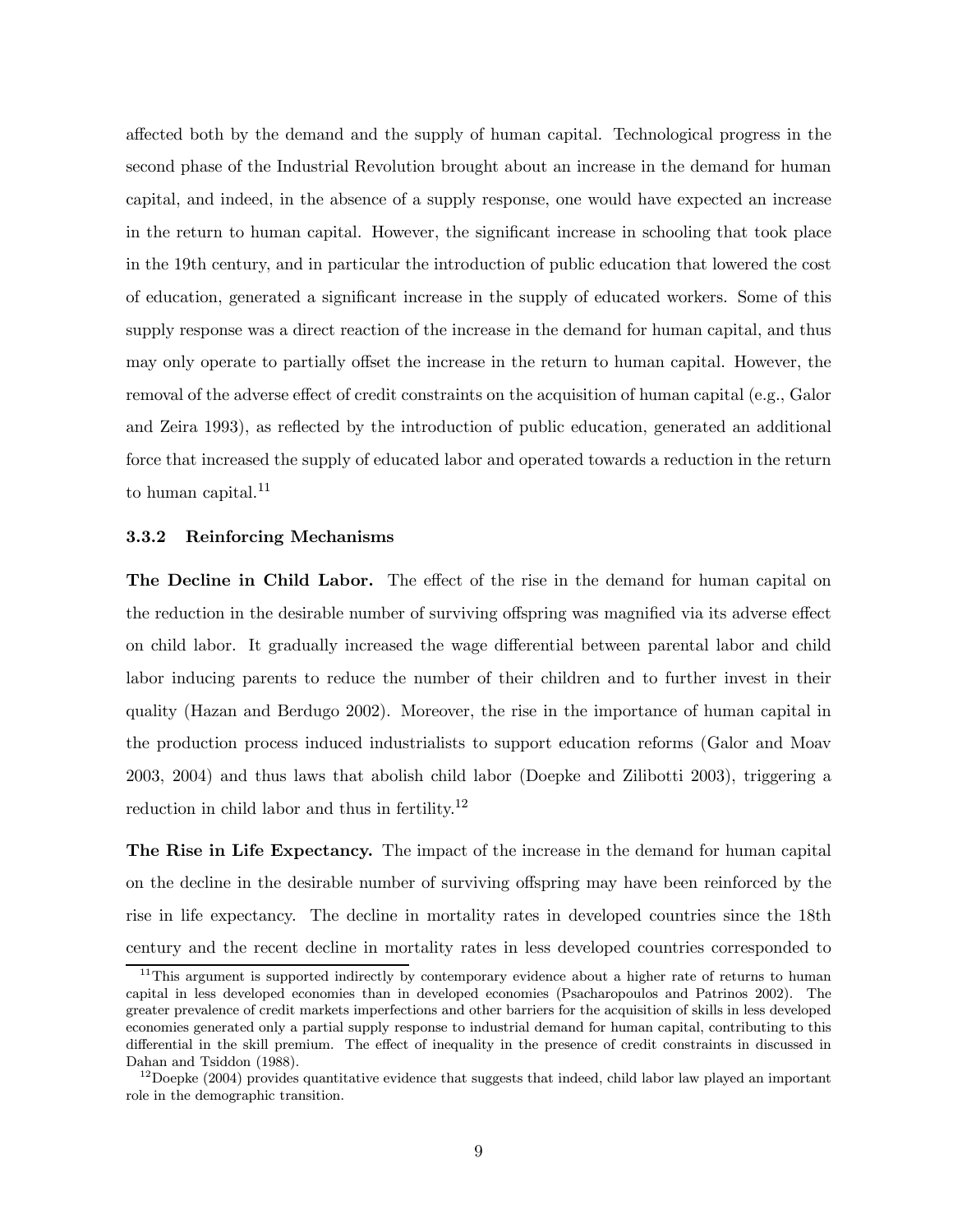a gradual increase in life expectancy. Life expectancy increased in Western Europe during the 19th and the 20th century from 36 in 1820 to 46 in 1900, 67 in 1950 and 78 in 1999, and in less developed economies during the 20th century.

Despite the gradual rise in life expectancy prior to the demographic transition, investment in human capital was rather insignificant as long as a technological demand for human capital had not emerged. Similarly, the rise in life expectancy in less developed regions in the first half of the 20th century has not generated a significant increase in education and a demographic transition. The technologically based rise in the demand for human capital during the second phase of the Industrial Revolution and the rise in the expected length of productive life has increased the potential rate of return to investments in children's human capital, and thus reinforced and complemented the inducement for investment in education and the associated reduction in fertility rates.<sup>13</sup>

Natural Selection and the Evolution of Preference for Offspring's Quality. The impact of the increase in the demand for human capital on the decline in the desirable number of surviving offspring may have been magnified by cultural or genetic evolution in the attitude of individuals toward child quality. Galor and Moav (2002) propose that during the epoch of Malthusian stagnation that characterized most of human existence, individuals with a higher valuation for offspring quality (in the context of the quantity-quality, survival strategies) gained an evolutionary advantage and their representation in the population gradually increased. The agricultural revolution facilitated the division of labor and fostered trade relationships across individuals and communities, enhancing the complexity of human interaction and raising the return to human capital. Moreover, the evolution of the human brain in the transition to Homo sapiens and the complementarity between brain capacity and the reward for human capital has increased the evolutionary optimal investment in the quality of offspring. The distribution of valuation for quality lagged behind the evolutionary optimal level and individuals with traits of higher valuation for their offspring's quality generated higher income and, in the Malthusian epoch when income was positively associated with aggregate resources allocated to child rearing, a larger number of offspring. Thus, the trait of higher valuation for quality gained the evolutionary advantage, and the Malthusian pressure gradually increased the representation of

 $13$ See Galor and Weil (1999), Hazan and Zoabi (2004), Moav (2005) and Soares (2005).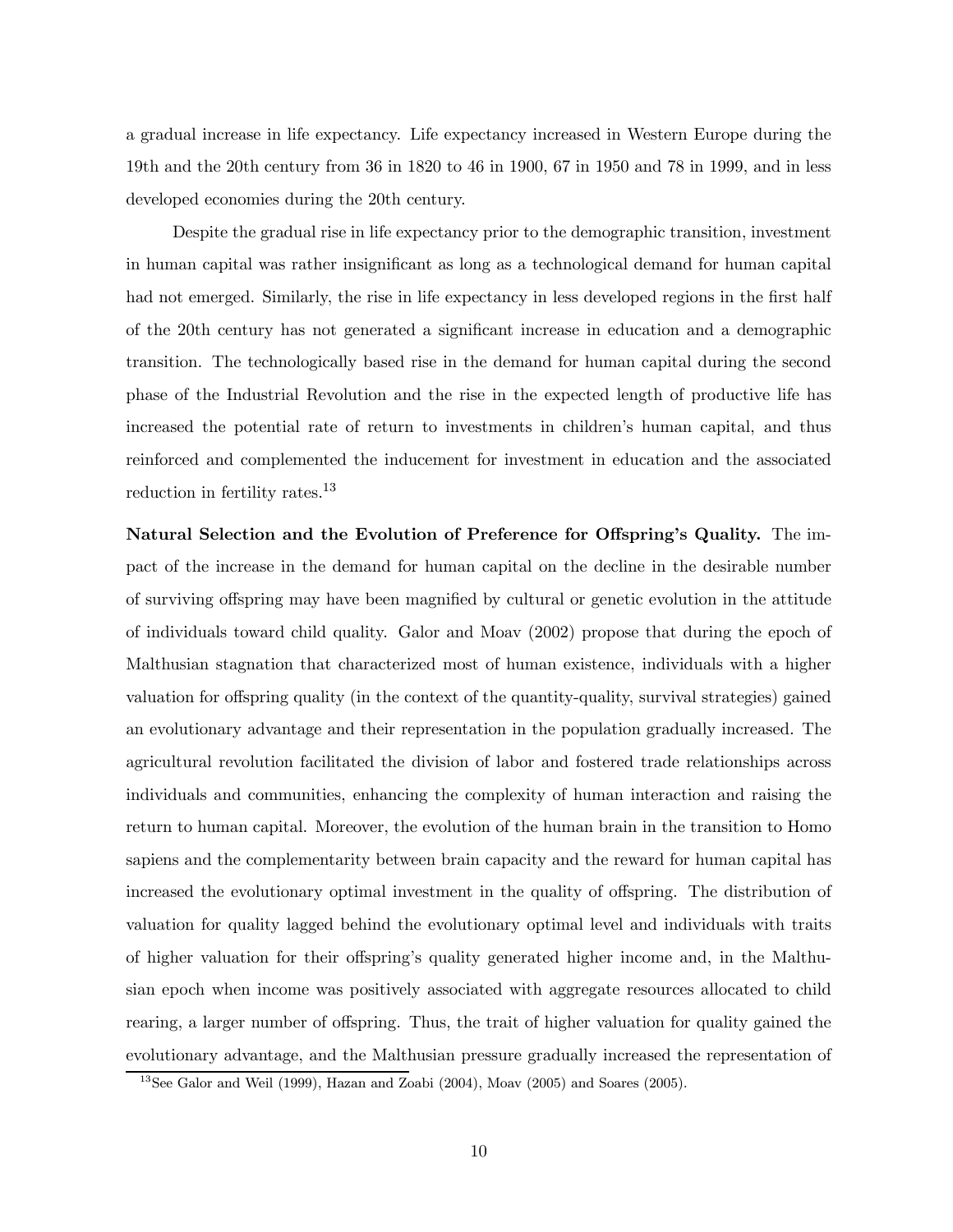individuals whose preferences were biased towards child quality.

This mechanism is consistent with the observed gradual rise in literacy rates prior to the Industrial Revolution. It suggests that the increase in the investment in human capital prior to the Industrial Revolution was a reflection of changes in the composition of preference for quality in the population that stimulated investment in human capital, prior to the increase in the demand for human capital in the second phase of the Industrial Revolution.

This evolutionary process was reinforced by its interaction with economic forces. As the fraction of individuals with high valuation for quality increased, technological progress intensified, raising the rate of return to human capital. The increase in the rate of return to human capital along with the increase in the bias towards quality in the population reinforced the substitution towards child quality, setting the stage for a more rapid decline in fertility along with a significant increase in investment in human capital.

#### 3.4 The Decline in the Gender Gap

The decline in the gender gap in the last two centuries is an alternative mechanism that could have triggered a demographic transition and human capital formation. The rise in women's relative wages and women's relative education in the last two centuries and its potential impact on the rise in female labor force participation and the associated decline in fertility rates have been the center of another theory of the demographic transition.<sup>14</sup>

A theory based upon the decline in the gender wage gap and the associated with a decline in fertility was explored by Galor and Weil (1996, 1999). They argue that technological progress and capital accumulation complemented mental-intensive tasks and substituted for physicalintensive tasks in the industrial production process. In light of the comparative physiological advantage of men in physical-intensive tasks and women in mental-intensive tasks, the demand for women's labor input gradually increased in the industrial sector, decreasing monotonically the wage deferential between men and women. In early stages of industrialization, wages of men and women increased, but the rise in female's relative wages was insufficient to induce a significant increase in women's labor force participation. Fertility, therefore increased due to the

<sup>&</sup>lt;sup>14</sup>The rise in women's relative wages and literacy rates along with declining fertility rates has been observed in a large number of developed and less developed economies. In particular, this pattern was observed in the US during the period 1800-1930 (See, U.S. Bureau of the Census, (1975), Goldin (1990) and Hernandez (2000)). Moreover, literacy rates among women in England grew from 76% of those among men in 1840 to about 100% in 1900 (Cipolla(1969)).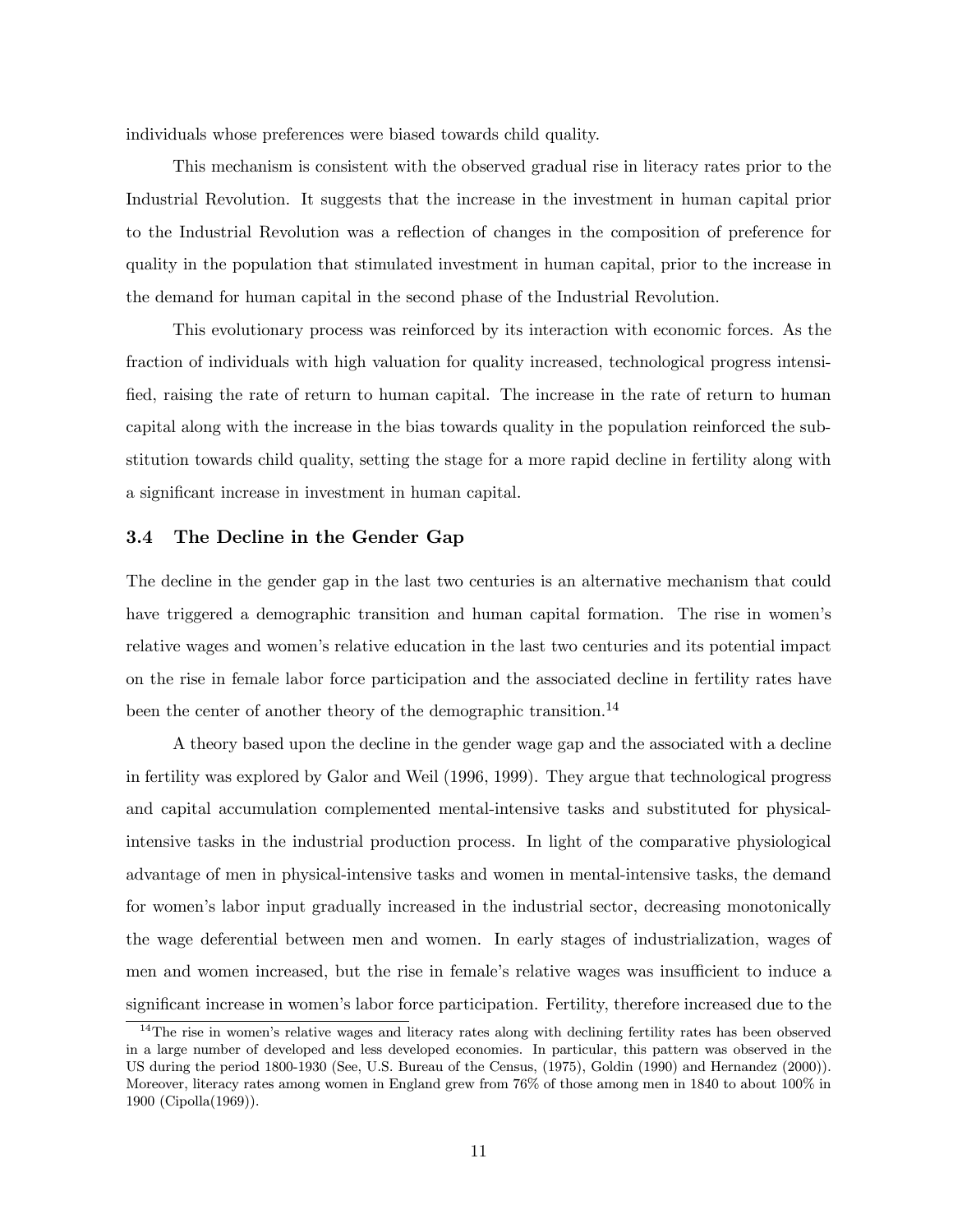income effect that was generated by the rise in men's absolute wages. <sup>15</sup> Ultimately, however, the rise in women's relative wages was sufficient to induce a significant increase in labor force participation. It increased the cost of child rearing proportionally more than households income, generating a decline in fertility and a shift from stagnation to growth.<sup>16</sup>

#### 3.5 Other Theories

The Old-Age Security Hypothesis. The old-age security hypothesis has been proposed as an additional mechanism for the onset of the demographic transition. It suggests that in the absence of capital markets that permit intertemporal lending and borrowing, children are assets that permit parents to smooth consumption over their lifetime.<sup>17</sup> The process of development and the establishment of capital markets reduce this motivation for rearing children, contributing to the demographic transition.

Although old-age support is a plausible element that may affect the level of fertility, it appears as a minor force. The importance of the decline in the role of children as assets in the onset of the demographic transition is questionable. The rise in fertility rates prior to the demographic transition, in a period of improvements in the credit markets, raises doubts about the significance of the mechanism. Furthermore, cross-section evidence in the pre-demographic transition era indicates that wealthier individuals, that presumably had a better access to credit markets, had a larger number of surviving offspring (e.g., Lee 1987 and Clark 2003).<sup>18</sup>

Exogenous Shocks - Luck. Becker, Murphy and Tamura (1990) advance a theory that emphasizes the role of a major exogenous shock in triggering the demographic transition, underlying the role of luck in the determination of the relative timing of the demographic transition across nations and the wealth of nations. They argue that a major shock shifted

<sup>&</sup>lt;sup>15</sup>The U-shaped pattern of female labor force participation in the process of industrialization follows from the coexistence of an industrial sector and a non-modern production sector that does not fully rival with child rearing. Women's marginal product in non-modern sector was not affected by capital accumulation in the industrial sector, while women's potential wages in the modern sector increased. In the early process of industrialization, therefore, capital accumulation increased labor productivity in the industrial sector, family income increased via men's wages, while female wages, based on the production of market goods in the home sector did not change. Fertility increased due to the income effect and female labor force participation fell. Once capital accumulation and technological progress increases female relative wages sufficiently, capital accumulation raised women's relative wages, inducing a rise in female labor force participation in the industrial sector and reducing fertility.

<sup>&</sup>lt;sup>16</sup>Similarly, Lagerloef (2003b) argues that the process of development permitted a gradual improvement in the relative level of female education, raising the opportunity cost of children and initiating a fertility decline and a transition to sustained economic growth.

<sup>&</sup>lt;sup>17</sup>See Caldwell (1976) for earlier studies and Boldrin and Jones (2002) for a recent quantitative analysis.

<sup>&</sup>lt;sup>18</sup>Moreover, examples of species in nature in which offspring support their parent in old age are very rare.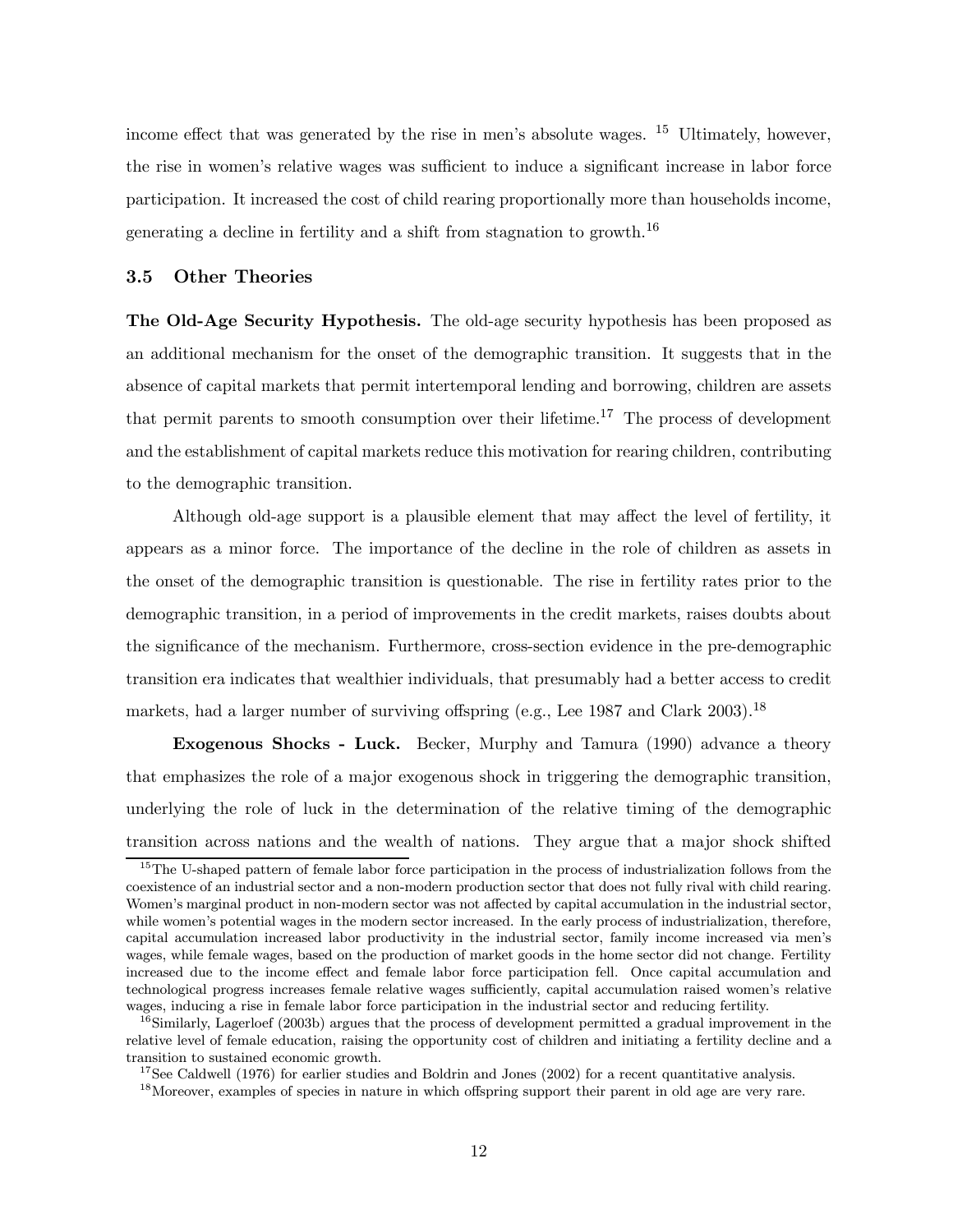economies from the low-output high-fertility steady-state equilibrium towards the high-output low-fertility steady-state equilibrium, triggering a demographic transition. This theory suffers from critical deficiencies in the micro-structure.<sup>19</sup> Moreover, it generates predictions that are inconsistent with the evidence. In particular, in contrast to existing evidence that shows that the process of industrialization and the associated increase in income per capita was accompanied by sharp increase in population growth, prior to their decline in the course of the demographic transition, a major shock that would shift the economy from the basin of attraction of a highfertility to a low-fertility steady-state equilibrium would generate, counterfactually, a monotonic decline in fertility rates along with a simultaneous rise in income per capita.

## 4 Concluding Remarks

The demographic transitions that swept the world in the course of the last century has been identified as one of the prime forces in the transition from stagnation to growth. It brought about significant reduction in fertility rates and population growth in various regions of the world, enabling economies to convert a larger share of the fruits of factor accumulation and technological progress into growth of income per capita. Various mechanisms have been proposed as possible triggers for the demographic transition, and thus as a catalyst in the transition from stagnation to growth. Empirical evidence, however, suggests that the increasing role of human capital in the production process in the second phase of the Industrial Revolution was the central force behind the demographic transition. Unlike episodes of technological progress in the pre-Industrial Revolution era that failed to generate sustained economic growth, the onset of the demographic transition liberated the gains in productivity from the counterbalancing effects of population growth paving the way for human capital formation and the emergence of the modern state of sustained economic growth.

 $19$ Multiplicity of equilibria in their model is generated by the implausible assumption that the return to education increases with the aggregate level of education in society. Moreover, their "Malthusian" steady-state has none of the features of a Malthusian equilibrium: (a) in the absence of technological change population growth rate is not at the reproduction level, (b) counter-factually population growth in their "Malthusian" steady-state is *higher* than the that in the beginning of the demographic transition, (c) a small positive shock to income when the economy is in the "Malthusian" steady-state initially decreases fertility.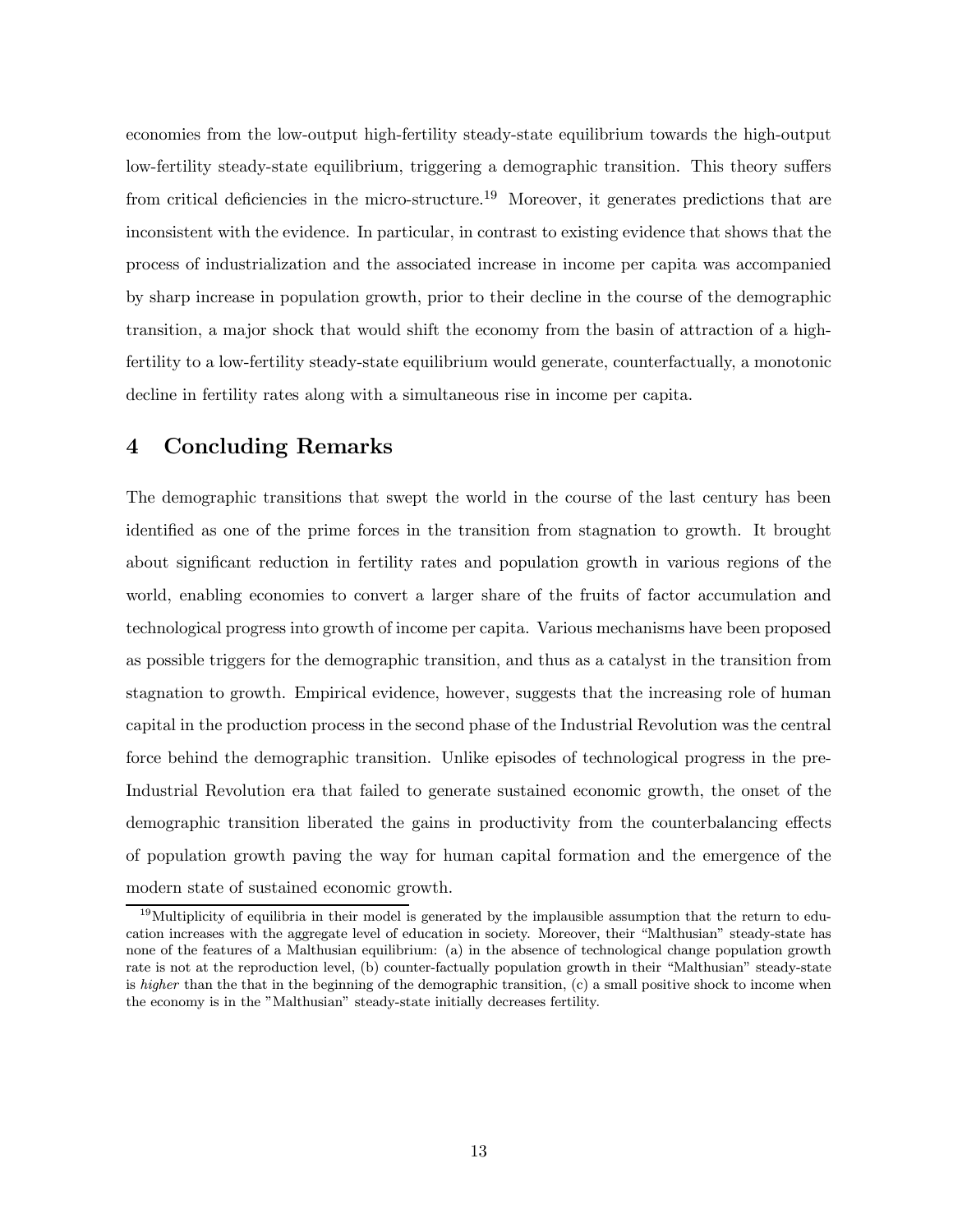## References

- [1] Becker, Gary.S. (1981). A Treatise on the Family (Harvard University Press, Cambridge).
- [2] Becker, Gary.S. Kevin. Murphy and Robert. Tamura (1990). "Human Capital, Fertility, and Economic Growth," Journal of Political Economy, October 98: S12-S37.
- [3] Boldrin, Michelle.and Larry Jones (2002). "Mortality, Fertility, and Saving in a Malthusian Economy," Review of Economic Dynamics 5: 775-814.
- [4] Caldwell, John C. (1976). "Toward a Restatement of Demographic Transition Theory", Population and Development Review 2: 321-66.
- [5] Chesnais, Jean-Claude (1992). "The Demographic Transition: Stages, Patterns and Economic Implications" (Clarendon Press, Oxford).
- [6] Cipolla, Carlo M. (1969).. Literacy and Development in the West (Penguin Books, Harmondsworth, Middlesex)
- [7] Clark, Gregory (2003). "The Condition of the Working-Class in England, 1200-2000: Magna Carta to Tony Blair", UC Davis.
- [8] Clark, Gregory. and Gillian Hamilton (2003). "Survival of the Fittest? Capital, Human Capital, and Reproduction in European Society before the Industrial Revolution" UC Davis.
- [9] Coale, Ansley J. and Roy. Treadway (1986). "A Summary of the Changing Distribution of Overall Fertility, Marital Fertility, and the Proportion Married in the Provinces of Europe", in: A J. Coale and S. Watkins, eds., The Decline of Fertility in Europe (Princeton University Press, Princeton).
- [10] Dahan, Momi.and Daniel Tsiddon (1998). "Demographic Transition, Income Distribution, and Economic Growth", Journal of Economic Growth 3: 29-52.
- [11] Doepke, Matthias (2004). "Accounting for Fertility Decline During the Transition to Growth", Journal of Economic Growth 9: 347-383
- [12] Doepke, Matthias (2005). "Child Mortality and Fertility Decline: Does the Barro-Becker Model Fit the Facts?," Journal of Population Economics (forthcoming).
- [13] Doepke, Matthias and Fabrizio Zilibotti (2003). "The Macroeconomics of Child Labor Regulation," IIES, Stockholm University.
- [14] Eckstein, Zvi, Pedro S. Mira and Kenneth. I. Wolpin (1999). "A Quantitative Analysis of Swedish Fertility Dynamics:1751-1990." Review of Economic Dynamics 2: 137-165.
- [15] Fernandez-Villaverde, Jesus (2004). "Was Malthus Right? Economic Growth and Population Dynamics", University of Pennsylvania.
- [16] Flora, Peter, Jens Alber, Richard Eichenberg, Jurgen Kohl, Franz Kraus, Winfried Pfenning and Kurt Seebohm (1983). State, Economy and Society in Western Europe 1815-1975, Vol. I. (St. James Press, Chicago).
- [17] Galor, Oded and Omer. Moav. (2002). "Natural Selection and the Origin of Economic Growth", Quarterly Journal of Economics 117: 1133-1192.
- [18] Galor, Oded and Omer. Moav (2003). "Das Human Kapital: A Theory of the Demise of the Class Structure", Brown University.
- [19] Galor, Oded and Omer. Moav. (2004). "From Physical to Human Capital Accumulation: Inequality and the Process of Development", Review of Economic Studies, 71.